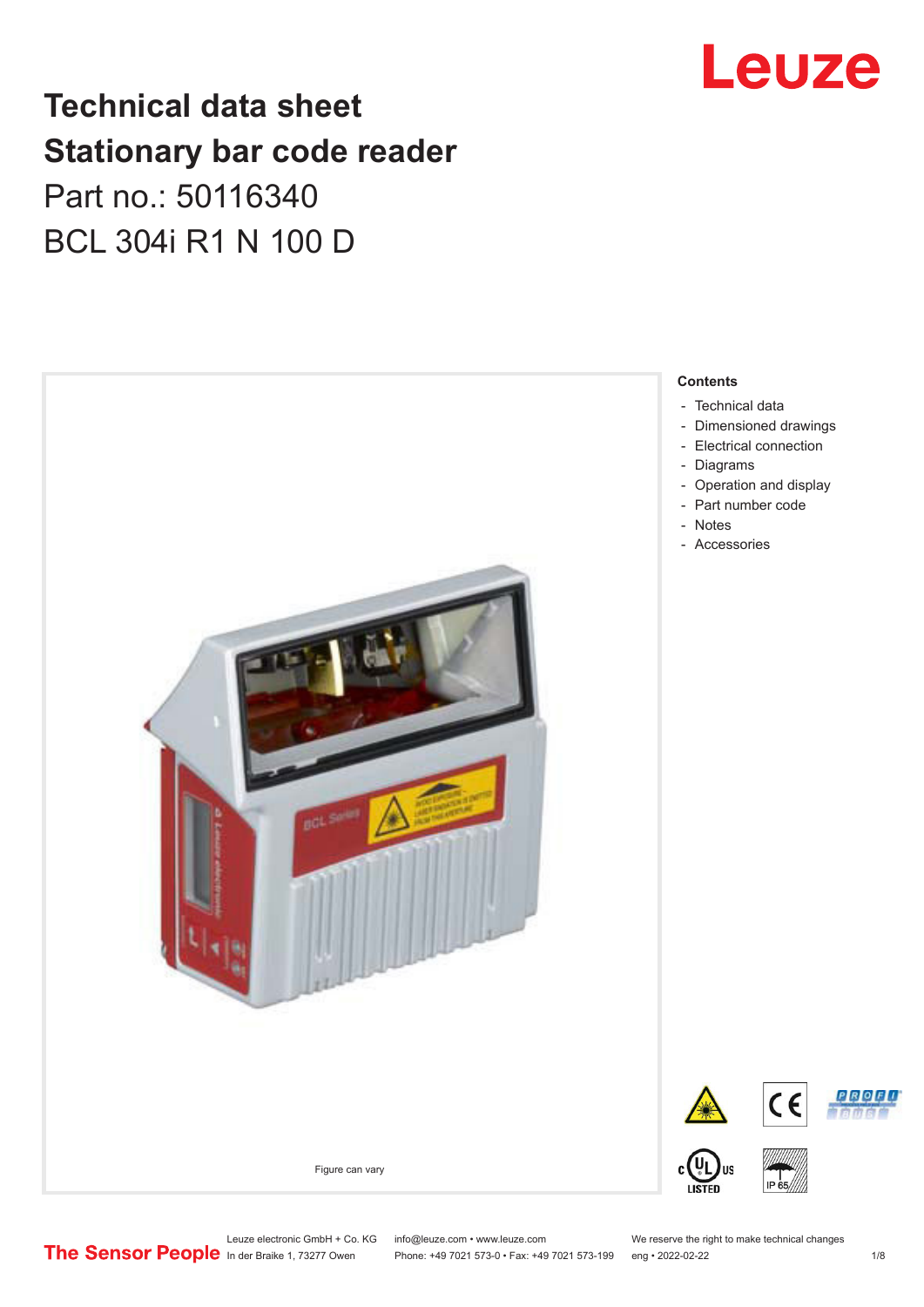## <span id="page-1-0"></span>**Technical data**

#### **Basic data**

| <b>Series</b>                              | <b>BCL 300i</b>             |
|--------------------------------------------|-----------------------------|
| <b>Functions</b>                           |                             |
| <b>Functions</b>                           | Alignment mode              |
|                                            | AutoConfig                  |
|                                            | AutoControl                 |
|                                            | AutoReflAct                 |
|                                            | Code fragment technology    |
|                                            | <b>LED</b> indicator        |
|                                            | Reference code comparison   |
| <b>Characteristic parameters</b>           |                             |
| <b>MTTF</b>                                | 110 years                   |
| <b>Read data</b>                           |                             |
|                                            |                             |
| Code types, readable                       | 2/5 Interleaved             |
|                                            | Codabar                     |
|                                            | Code 128                    |
|                                            | Code 39                     |
|                                            | Code 93                     |
|                                            | <b>EAN 8/13</b>             |
|                                            | GS1 Databar Expanded        |
|                                            | <b>GS1 Databar Limited</b>  |
|                                            | GS1 Databar Omnidirectional |
|                                            | <b>UPC</b>                  |
| Scanning rate, typical                     | $1,000$ scans/s             |
| Bar codes per reading gate, max.<br>number | 64 Piece(s)                 |
| <b>Optical data</b>                        |                             |
| <b>Reading distance</b>                    | 20  130 mm                  |
| <b>Literature</b>                          | $L = 22.5$                  |

| <b>Light source</b>                                       | Laser, Red                                                       |
|-----------------------------------------------------------|------------------------------------------------------------------|
| Wavelength                                                | 655 nm                                                           |
| Laser class                                               | 1, IEC/EN 60825-1:2014                                           |
| <b>Transmitted-signal shape</b>                           | Continuous                                                       |
| Usable opening angle (reading field<br>opening)           | 60°                                                              |
| <b>Modulus size</b>                                       | $0.1270.2$ mm                                                    |
| <b>Reading method</b>                                     | Raster scanner with deflecting mirror                            |
| <b>Beam deflection</b>                                    | By means of rotating polygon mirror<br>wheel + deflecting mirror |
| Light beam exit                                           | Lateral with deflecting mirror                                   |
| Raster (number of lines)                                  | 8 Piece(s)                                                       |
| Scanning field at scanner distance of<br>$100 \text{ mm}$ | $17 \text{ mm}$                                                  |
| Scanning field at scanner distance of<br>200 mm           | $27 \text{ mm}$                                                  |
| Scanning field at scanner distance of<br>300 mm           | 38 mm                                                            |
| Scanning field at scanner distance of<br>400 mm           | 48 mm                                                            |

#### **Electrical data**

**Protective circuit** Polarity reversal protection

**Performance data Supply voltage U<sub>B</sub> Power consumption, max.** 4.5 W

18 ... 30 V, DC

| Inputs/outputs selectable                      |                                                                                               |
|------------------------------------------------|-----------------------------------------------------------------------------------------------|
| Output current, max.                           | 60 mA                                                                                         |
| Number of inputs/outputs selectable 2 Piece(s) |                                                                                               |
| Input current, max.                            | 8 mA                                                                                          |
|                                                |                                                                                               |
| <b>Interface</b>                               |                                                                                               |
| Type                                           | <b>PROFIBUS DP</b>                                                                            |
| <b>PROFIBUS DP</b>                             |                                                                                               |
| <b>Function</b>                                | Process                                                                                       |
| <b>Classification</b>                          | V <sub>1</sub>                                                                                |
| <b>Transmission speed</b>                      | 0.0096  12 Mbit/s                                                                             |
|                                                |                                                                                               |
| <b>Service interface</b>                       |                                                                                               |
| Type                                           | <b>USB 2.0</b>                                                                                |
| USB                                            |                                                                                               |
| <b>Function</b>                                | Service                                                                                       |
|                                                |                                                                                               |
| <b>Connection</b>                              |                                                                                               |
| <b>Number of connections</b>                   | 1 Piece(s)                                                                                    |
|                                                |                                                                                               |
| <b>Connection 1</b>                            |                                                                                               |
| <b>Function</b>                                | <b>BUS IN</b>                                                                                 |
|                                                | <b>BUS OUT</b>                                                                                |
|                                                | Connection to device                                                                          |
|                                                | Data interface                                                                                |
|                                                | PWR / SW IN / OUT                                                                             |
|                                                | Service interface                                                                             |
| <b>Type of connection</b>                      | Plug connector, It is essential to use a<br>connection unit when commissioning the<br>device. |
| No. of pins                                    | $32 - pin$                                                                                    |
| Type                                           | Male                                                                                          |
| <b>Mechanical data</b>                         |                                                                                               |
| Design                                         | Cubic                                                                                         |
| Dimension (W x H x L)                          | 103 mm x 44 mm x 96 mm                                                                        |
| <b>Housing material</b>                        | Metal                                                                                         |
| <b>Metal housing</b>                           | Diecast aluminum                                                                              |
| Lens cover material                            | Glass                                                                                         |
| Net weight                                     | 350 <sub>g</sub>                                                                              |
| <b>Housing color</b>                           | Red                                                                                           |
|                                                | Silver                                                                                        |
| <b>Type of fastening</b>                       | Dovetail grooves                                                                              |
|                                                | Fastening on back                                                                             |
|                                                | Via optional mounting device                                                                  |
|                                                |                                                                                               |
| <b>Operation and display</b>                   |                                                                                               |
| Type of display                                | LED                                                                                           |
|                                                | Monochromatic graphic display, 128 x 32<br>pixels                                             |
| <b>Number of LEDs</b>                          | 2 Piece(s)                                                                                    |
| Type of configuration                          | Via web browser                                                                               |
| <b>Environmental data</b>                      |                                                                                               |
| Ambient temperature, operation                 | 040 °C                                                                                        |
| Ambient temperature, storage                   | $-20$ 70 °C                                                                                   |
| <b>Relative humidity (non-condensing)</b>      | 090%                                                                                          |
|                                                |                                                                                               |

Leuze

Leuze electronic GmbH + Co. KG info@leuze.com • www.leuze.com We reserve the right to make technical changes<br>
The Sensor People in der Braike 1, 73277 Owen Phone: +49 7021 573-0 • Fax: +49 7021 573-199 eng • 2022-02-22 Phone: +49 7021 573-0 • Fax: +49 7021 573-199 eng • 2022-02-22 2 /8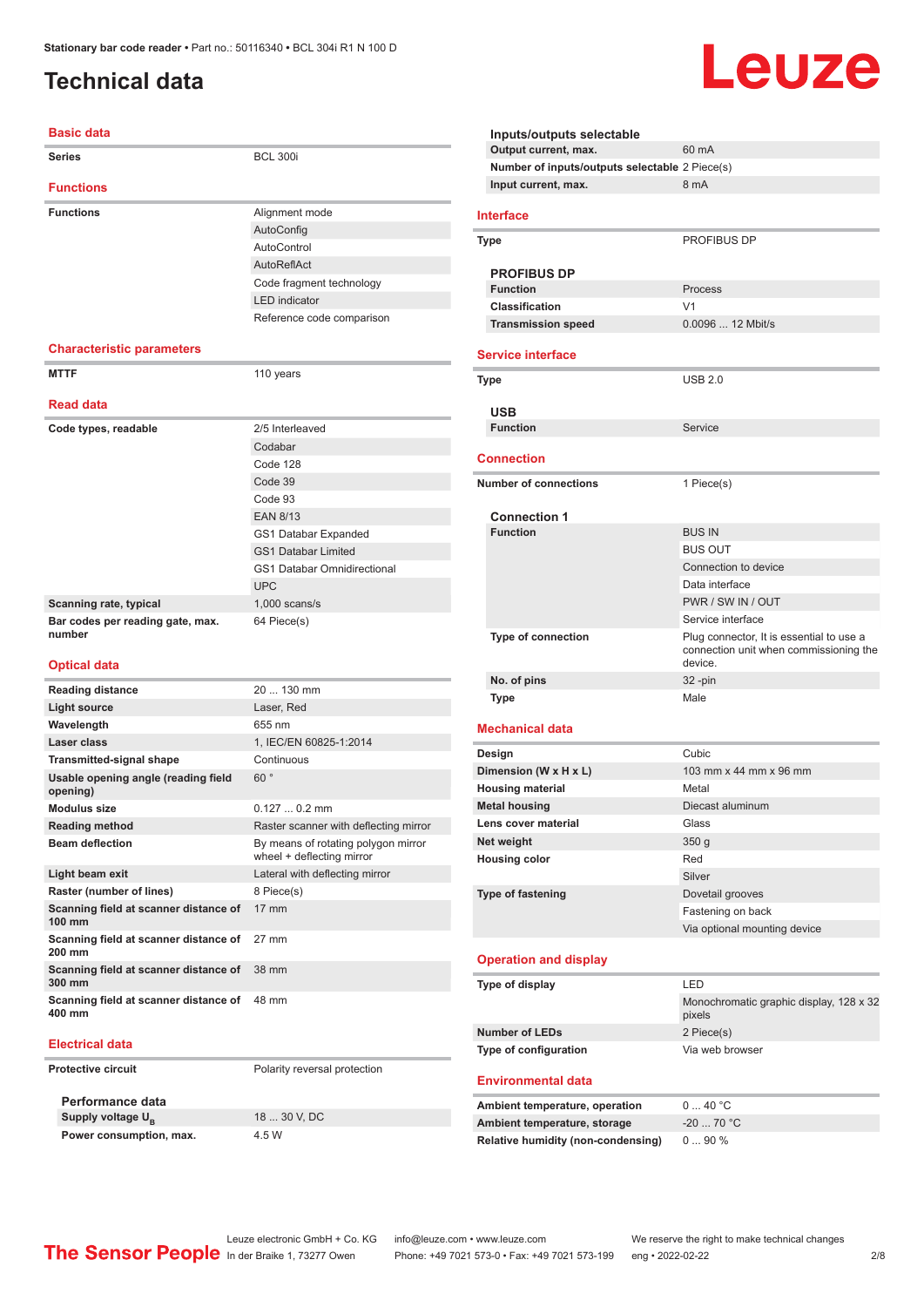## <span id="page-2-0"></span>**Technical data**

# Leuze

#### **Certifications**

| Degree of protection                                               | IP 65                    |
|--------------------------------------------------------------------|--------------------------|
| <b>Protection class</b>                                            | $\mathbf{III}$           |
| <b>Certifications</b>                                              | c UL US                  |
| Test procedure for EMC in accordance                               | EN 55022                 |
| with standard                                                      | EN 61000-4-2, -3, -4, -6 |
| Test procedure for shock in<br>accordance with standard            | IEC 60068-2-27, test Ea  |
| Test procedure for continuous shock<br>in accordance with standard | IEC 60068-2-29, test Eb  |
| Test procedure for vibration in<br>accordance with standard        | IEC 60068-2-6, test Fc   |

#### **Classification**

| <b>Customs tariff number</b> | 84719000 |
|------------------------------|----------|
| <b>ECLASS 5.1.4</b>          | 27280102 |
| <b>ECLASS 8.0</b>            | 27280102 |
| <b>ECLASS 9.0</b>            | 27280102 |
| ECLASS 10.0                  | 27280102 |
| <b>ECLASS 11.0</b>           | 27280102 |
| ECLASS 12.0                  | 27280102 |
| <b>ETIM 5.0</b>              | EC002550 |
| <b>ETIM 6.0</b>              | EC002550 |
| <b>ETIM 7.0</b>              | EC002550 |

### **Dimensioned drawings**

All dimensions in millimeters



- A Optical axis
- B Deflection angle of the laser beam: ± 30 °
- C M4 thread (5 deep)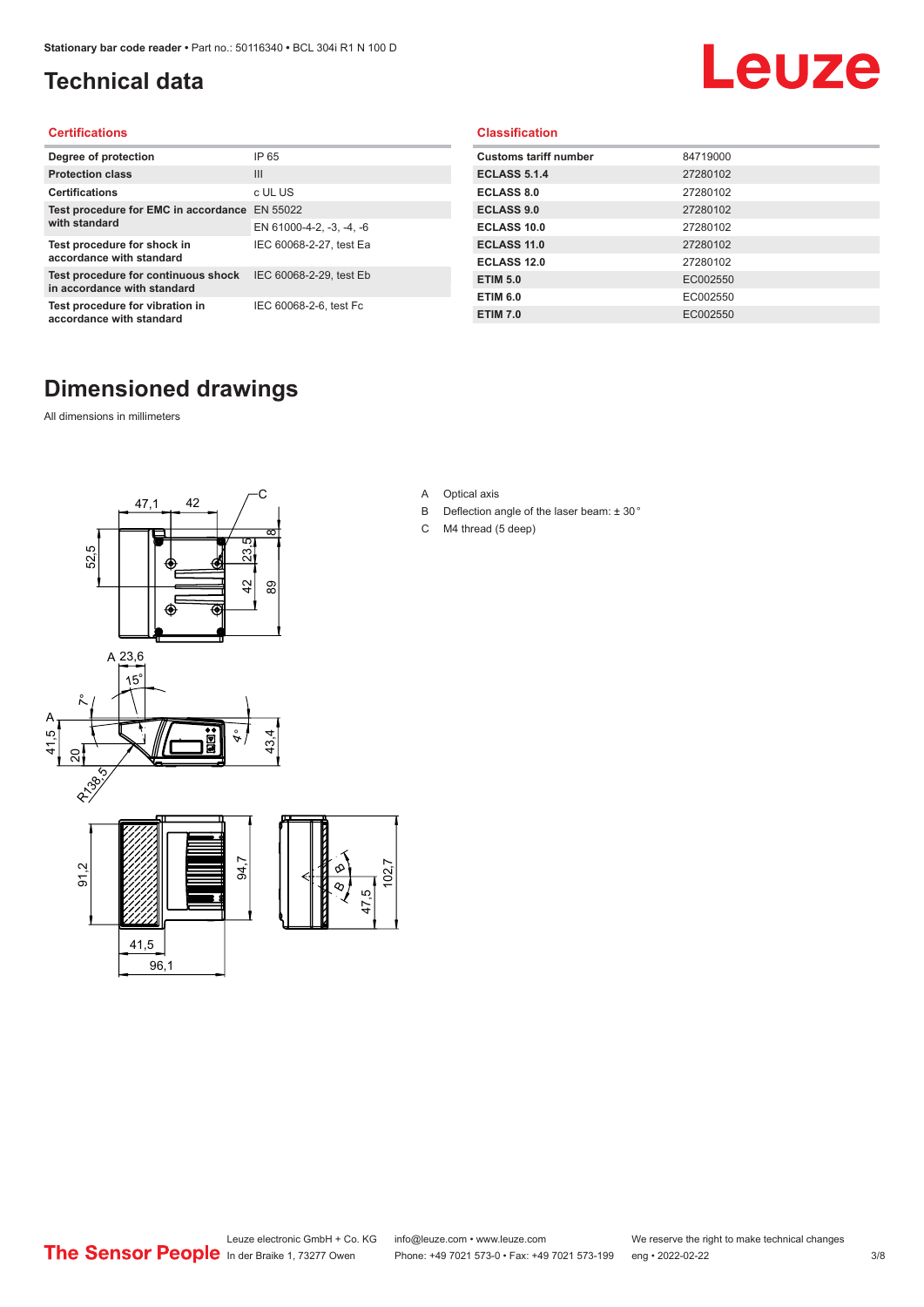#### <span id="page-3-0"></span>**Electrical connection**

# Leuze

#### **Connection 1**

| <b>Function</b>    | <b>BUS IN</b>                                                              |
|--------------------|----------------------------------------------------------------------------|
|                    | <b>BUS OUT</b>                                                             |
|                    | Connection to device                                                       |
|                    | Data interface                                                             |
|                    | PWR / SW IN / OUT                                                          |
|                    | Service interface                                                          |
| Type of connection | Plug connector                                                             |
| Type of connection | It is essential to use a connection unit when<br>commissioning the device. |
| No. of pins        | $32 - pin$                                                                 |
| <b>Type</b>        | Male                                                                       |

#### **Diagrams**

#### Reading field curve



x Reading field distance [mm]

y Reading field width [mm]

# **Operation and display**

| <b>PWR</b><br>Green, flashing<br>Device ok, initialization phase<br>Green, continuous light<br>Device OK | <b>LED</b> | <b>Display</b>          | <b>Meaning</b>     |  |
|----------------------------------------------------------------------------------------------------------|------------|-------------------------|--------------------|--|
|                                                                                                          |            |                         |                    |  |
|                                                                                                          |            |                         |                    |  |
|                                                                                                          |            | Green, briefly off - on | Reading successful |  |
| green, briefly off - briefly red - on<br>Reading not successful                                          |            |                         |                    |  |
| Orange, continuous light<br>Service mode                                                                 |            |                         |                    |  |
| Red, flashing<br>Device OK, warning set                                                                  |            |                         |                    |  |

Leuze electronic GmbH + Co. KG info@leuze.com • www.leuze.com We reserve the right to make technical changes<br>
The Sensor People in der Braike 1, 73277 Owen Phone: +49 7021 573-0 • Fax: +49 7021 573-199 eng • 2022-02-22 Phone: +49 7021 573-0 • Fax: +49 7021 573-199 eng • 2022-02-22 4/8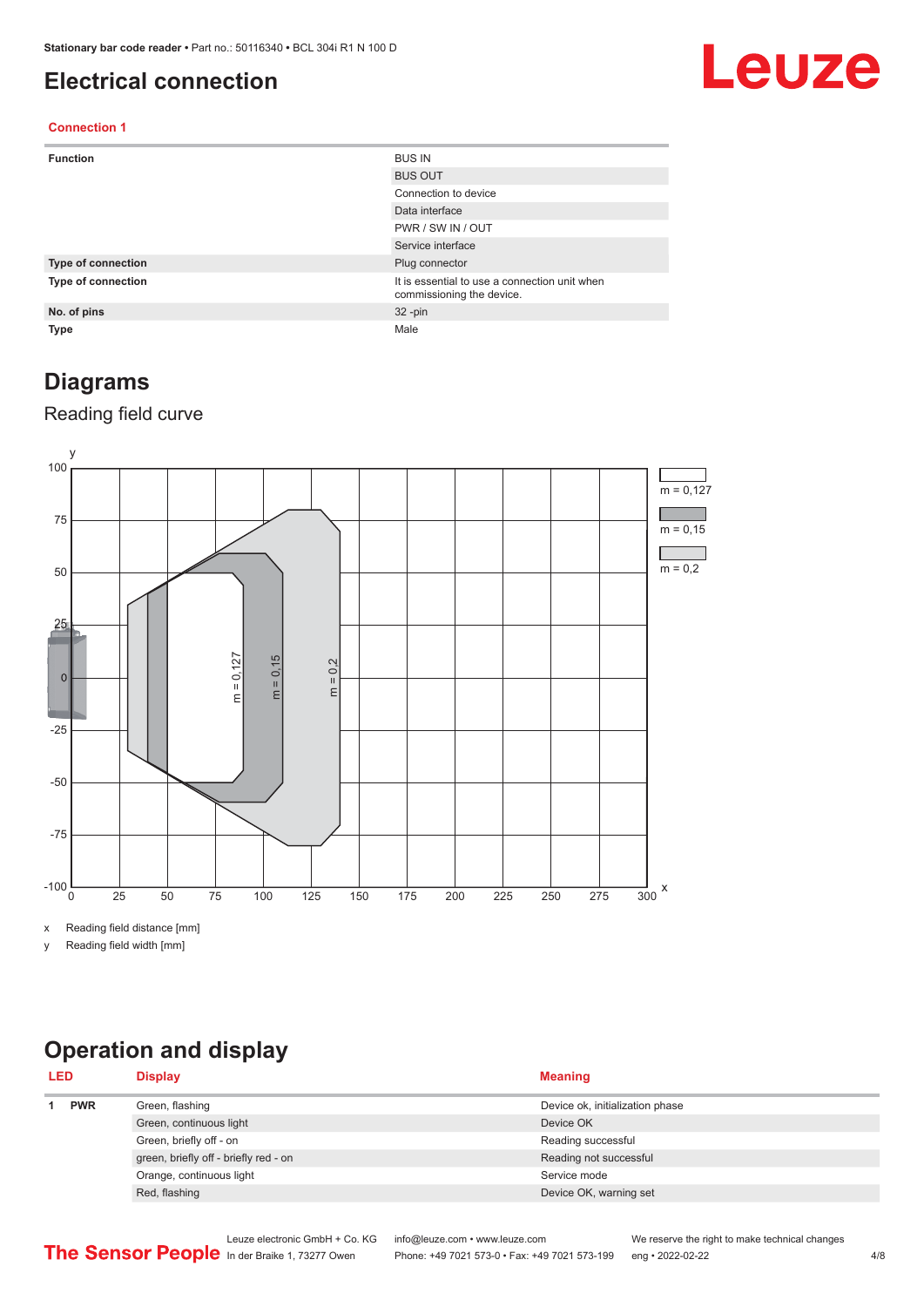### **Operation and display**

## <span id="page-4-0"></span>Leuze **LED Display Meaning 1 PWR** Red, continuous light **Error**, device error **2 BUS** Green, flashing **Initialization** Initialization Green, continuous light **Bus operation of** Bus operation ok

Red, flashing **Communication error** communication error communication error communication error

Red, continuous light Bus error

#### **Part number code**

Part designation: **BCL XXXX YYZ AAA BB CCCC**

| <b>BCL</b>  | <b>Operating principle</b><br>BCL: bar code reader                                                                                                                                                                                       |
|-------------|------------------------------------------------------------------------------------------------------------------------------------------------------------------------------------------------------------------------------------------|
| <b>XXXX</b> | Series/interface (integrated fieldbus technology)<br>300i: RS 232 / RS 422 (stand-alone)<br>301i: RS 485 (multiNet slave)<br>304i: PROFIBUS DP<br>308i: EtherNet TCP/IP, UDP<br>338i: EtherCAT<br>348i: PROFINET RT<br>358i: EtherNet/IP |
| YY          | <b>Scanning principle</b><br>S: line scanner (single line)<br>R1: line scanner (raster)<br>O: oscillating-mirror scanner (oscillating mirror)                                                                                            |
| z           | <b>Optics</b><br>N: High Density (close)<br>M: Medium Density (medium distance)<br>F: Low Density (remote)<br>L: Long Range (very large distances)<br>J: ink-jet (depending on the application)                                          |
| AAA         | <b>Beam exit</b><br>100: lateral<br>102: front                                                                                                                                                                                           |
| <b>BB</b>   | <b>Special equipment</b><br>D: With display<br>H: With heating<br>DH: optionally with display and heating<br>P: plastic exit window                                                                                                      |
| <b>CCCC</b> | <b>Functions</b><br>F007: optimized process data structure                                                                                                                                                                               |
| <b>Note</b> |                                                                                                                                                                                                                                          |
|             | $\&$ A list with all available device types can be found on the Leuze website at www.leuze.com.                                                                                                                                          |

#### **Notes**

| Observe intended use!                                                                                                                                                                                                         |
|-------------------------------------------------------------------------------------------------------------------------------------------------------------------------------------------------------------------------------|
| $\%$ This product is not a safety sensor and is not intended as personnel protection.<br>$\&$ The product may only be put into operation by competent persons.<br>♦ Only use the product in accordance with its intended use. |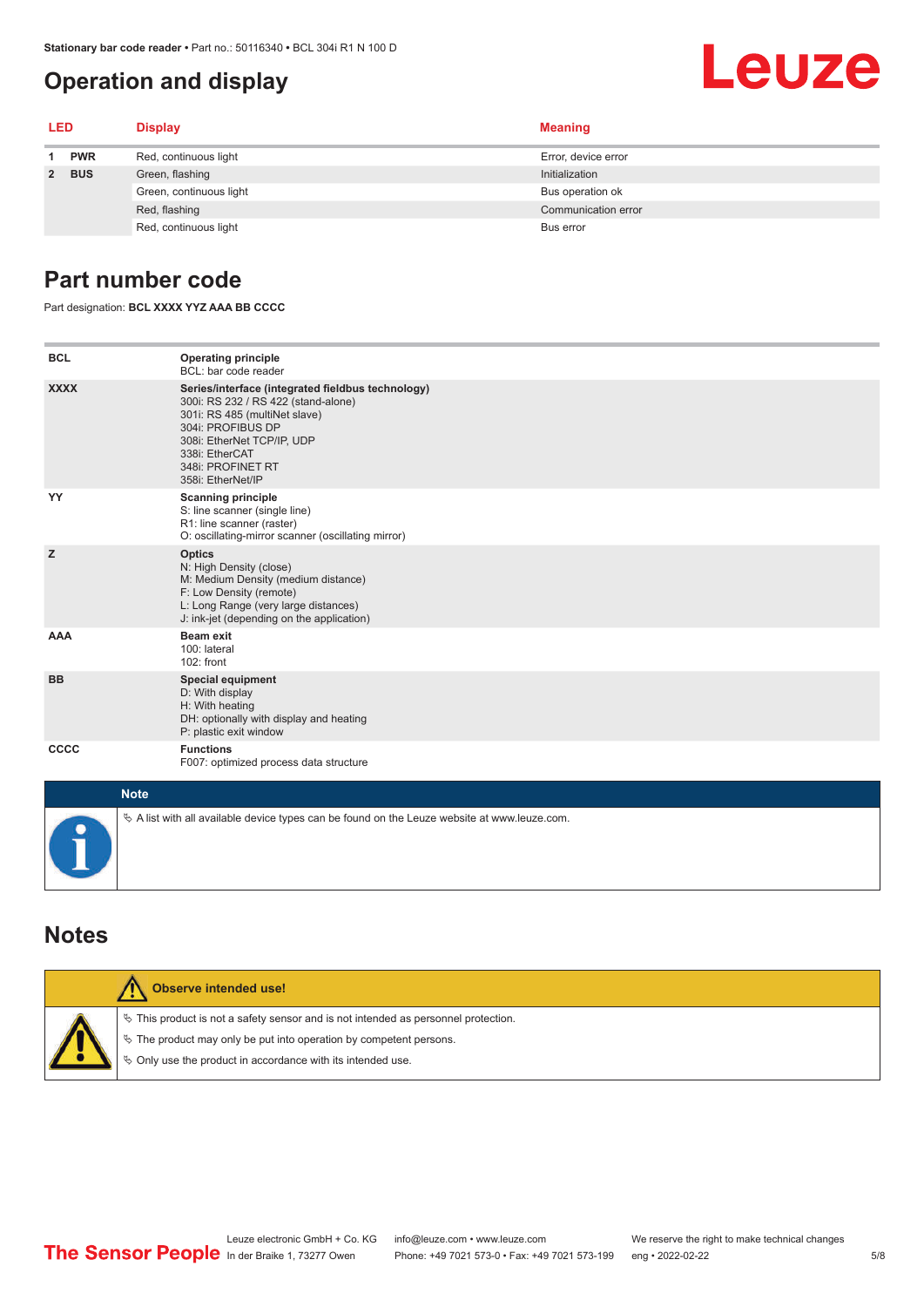#### <span id="page-5-0"></span>**Notes**

|   | <b>ATTENTION! LASER RADIATION - CLASS 1 LASER PRODUCT</b>                                                                                                                                                                                                  |
|---|------------------------------------------------------------------------------------------------------------------------------------------------------------------------------------------------------------------------------------------------------------|
|   | The device satisfies the requirements of IEC/EN 60825-1:2014 safety requlations for a product of laser class 1 and complies with 21 CFR 1040.10 except<br>for conformance with IEC 60825-1 Ed. 3., as described in Laser Notice No. 56, dated May 8, 2019. |
| 纂 | $\&$ Observe the applicable statutory and local laser protection regulations.                                                                                                                                                                              |
|   | $\%$ The device must not be tampered with and must not be changed in any way.<br>There are no user-serviceable parts inside the device.<br>Repairs must only be performed by Leuze electronic GmbH + Co. KG.                                               |

#### **Accessories**

### Connection technology - Connection cables

|  | Part no. | <b>Designation</b>      | <b>Article</b>   | <b>Description</b>                                                                                                                                                                                 |
|--|----------|-------------------------|------------------|----------------------------------------------------------------------------------------------------------------------------------------------------------------------------------------------------|
|  | 50135243 | KD PB-M12-4A-P3-<br>050 | Connection cable | Suitable for interface: PROFIBUS DP<br>Connection 1: Connector, M12, Axial, Female, B-coded, 5-pin<br>Connection 2: Open end<br>Shielded: Yes<br>Cable length: 5,000 mm<br>Sheathing material: PUR |
|  | 50132079 | KD U-M12-5A-V1-<br>050  | Connection cable | Connection 1: Connector, M12, Axial, Female, A-coded, 5-pin<br>Connection 2: Open end<br>Shielded: No<br>Cable length: 5,000 mm<br>Sheathing material: PVC                                         |
|  | 50135248 | KS PB-M12-4A-P3-<br>050 | Connection cable | Suitable for interface: PROFIBUS DP<br>Connection 1: Connector, M12, Axial, Male, B-coded, 5-pin<br>Connection 2: Open end<br>Shielded: Yes<br>Cable length: 5,000 mm<br>Sheathing material: PUR   |

#### Connection technology - Interconnection cables

|                            |        | Part no. | <b>Designation</b>              | <b>Article</b>        | <b>Description</b>                                                                                                                                                                                                                    |
|----------------------------|--------|----------|---------------------------------|-----------------------|---------------------------------------------------------------------------------------------------------------------------------------------------------------------------------------------------------------------------------------|
| $\Omega_{\mu} \Omega$<br>畐 | $\Box$ | 50117011 | <b>KB USB A - USB</b><br>miniB  | Service line          | Suitable for interface: USB<br>Connection 1: USB<br>Connection 2: USB<br>Shielded: Yes<br>Cable length: 1,500 mm<br>Sheathing material: PVC                                                                                           |
|                            |        | 50135254 | KDS PB-M12-4A-<br>M12-4A-P3-050 | Interconnection cable | Suitable for interface: PROFIBUS DP<br>Connection 1: Connector, M12, Axial, Female, B-coded, 5-pin<br>Connection 2: Connector, M12, Axial, Male, B-coded, 4-pin<br>Shielded: Yes<br>Cable length: 5,000 mm<br>Sheathing material: PUR |

Leuze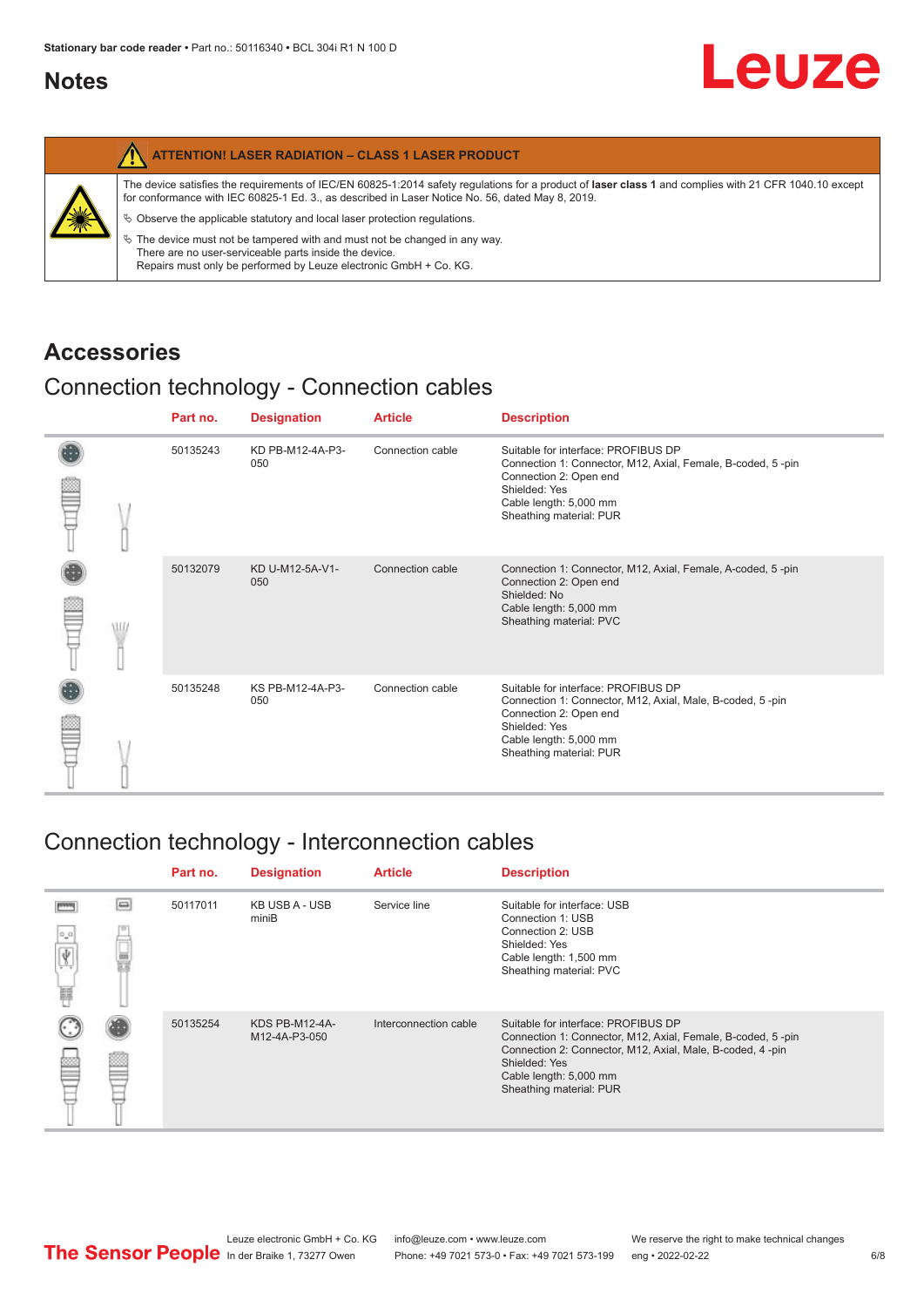# Leuze

# **Accessories**

## Connection technology - Terminating resistors

| Part no. | <b>Designation</b> | <b>Article</b>  | <b>Description</b>                                                                                                                 |
|----------|--------------------|-----------------|------------------------------------------------------------------------------------------------------------------------------------|
| 50038539 | TS 02-4-SA         | Terminator plug | Suitable for: MultiNet Plus, PROFIBUS DP<br>Function: Bus termination<br>Connection 1: Connector, M12, Axial, Male, B-coded, 4-pin |

### Connection technology - Connection boxes

| Part no.   | <b>Designation</b> | <b>Article</b>  | <b>Description</b>                                                                                                                         |
|------------|--------------------|-----------------|--------------------------------------------------------------------------------------------------------------------------------------------|
| 50116465 * | MK 304             | Connection unit | Suitable for: BCL 304i, BPS 304i<br>Suitable for interface: PROFIBUS DP<br>Number of connections: 4 Piece(s)<br>Connection: Terminal       |
| 50116470 * | <b>MS 304</b>      | Connection unit | Suitable for: BCL 304i, BPS 304i<br>Suitable for interface: PROFIBUS DP<br>Number of connections: 4 Piece(s)<br>Connection: Connector, M12 |

\* Necessary accessories, please order separately

## Mounting technology - Mounting brackets

|                   | Part no. | <b>Designation</b> | <b>Article</b>  | <b>Description</b>                                                                                                                                                                            |
|-------------------|----------|--------------------|-----------------|-----------------------------------------------------------------------------------------------------------------------------------------------------------------------------------------------|
| $\sqrt{2}$<br>I×. | 50121433 | BT 300 W           | Mounting device | Design of mounting device: Angle, L-shape<br>Fastening, at system: Through-hole mounting<br>Mounting bracket, at device: Screw type<br>Type of mounting device: Adjustable<br>Material: Metal |

# Mounting technology - Rod mounts

| Part no. | <b>Designation</b> | <b>Article</b>  | <b>Description</b>                                                                                                                                                                                                                                                |
|----------|--------------------|-----------------|-------------------------------------------------------------------------------------------------------------------------------------------------------------------------------------------------------------------------------------------------------------------|
| 50121435 | BT 56 - 1          | Mounting device | Functions: Static applications<br>Design of mounting device: Mounting system<br>Fastening, at system: For 12 mm rod, For 14 mm rod, For 16 mm rod<br>Mounting bracket, at device: Clampable<br>Material: Metal<br>Tightening torque of the clamping jaws: $8 N·m$ |